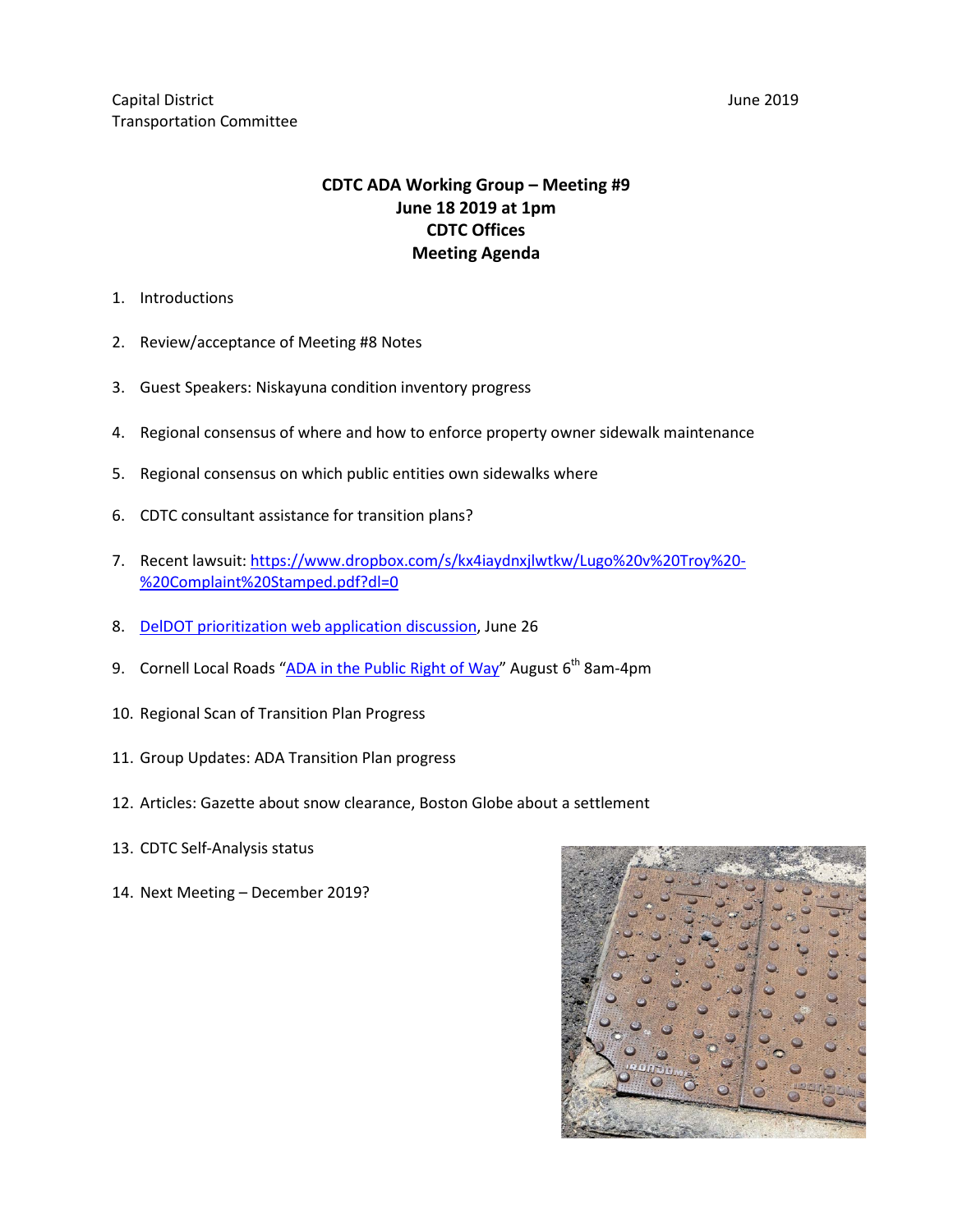### CDTC ADA Transition Plan Working Group 1 PM, June 18, 2019 Draft Notes

Attending: Audrey Burneson, NYSDOT Region 1 Planning; James Hart, City of Schenectady; Nate Owen, Town of Bethlehem; Mary Ellen Casey Usis, NNORC; Laura Robertson, Town of Niskayuna; Brian Toy, Town of Niskayuna; Teresa LaSalle, CDTC; Carrie Ward, CDTC; Rima Shamieh, CDTC

- 1. Introductions
- 2. Review/acceptance of Meeting #8 Notes No changes were suggested.
- 3. Guest Speakers: Niskayuna condition inventory progress

Laura Robertson and Brian Toy of the Town of Niskayuna explained to the group how they conducted their curb ramp and sidewalk inventory, and their method for prioritizing improvements. The curb ramp inventory is complete but the sidewalk inventory is in progress. 133 intersections were evaluated, each with 1 to 8 curb cuts, which took about 76 hours of work for one person. The effort required a lot of research to determine which of the many attributes of a given curb ramp is or is not compliant. PROWAG didn't include measurements for some of the infrastructure, so Brian used the Minnesota DOT's materials. The team developed its own system for tracking intersections and curb ramps, and developed a detailed input form. They prioritized the curb ramps based on the number of features that are not compliant; the higher the number of non-compliant features, the higher the priority. Once the sidewalk inventory is complete they will prioritize blocks that will factor in nearby community resources such as libraries.

- 4. Regional consensus of where and how to enforce property owner sidewalk maintenance Rima Shamieh provided a summary table of local sidewalk maintenance laws in each municipality in our region. Three cities, Schenectady, Watervliet and Cohoes, allow for groups of neighboring property owners to petition the city to repave their streets' sidewalks and add the charge to their property taxes. Several towns have Planned Development Districts (PDDs) that address sidewalk maintenance. How maintenance is handled in PDDs varies by municipality and even by individual PDDs. Generally, the predominant trends are that Cities and Villages assign responsibility for maintenance, snow and ice removal to adjacent property owners. Some towns and villages have no sidewalk maintenance laws, while many others only mention sidewalk maintenance to state that they are not liable for damages unless they are notified in writing of a specific problem which they failed to address. A few towns, through a "Construal of Provisions" clause, tacitly acknowledged that they are responsible for keeping their sidewalks and public places in a reasonably safe condition for public use and travel. A small number of towns have explicitly taken responsibility for clearing sidewalks or have created sidewalk districts that they maintain.
- 5. Regional consensus on which public entities own sidewalks where State law provides some guidance but it is interpreted differently in different municipalities.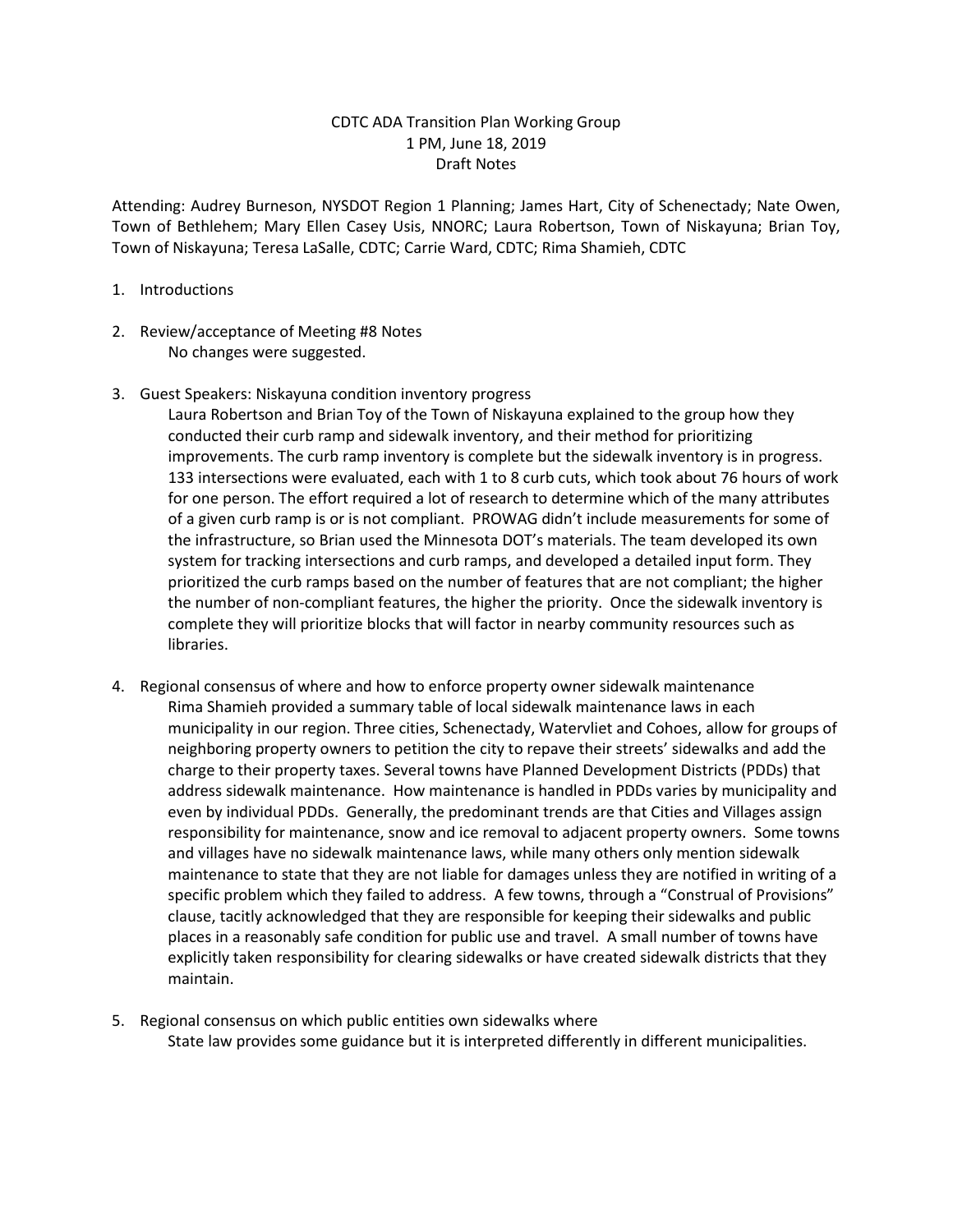6. CDTC consultant assistance for transition plans?

CDTC is planning to allocate funds in 2020 to assist municipalities in creating their transition plans. The funds would cover hiring a consultant to create the plan and provide guidance on doing a condition inventory, but would not pay for the inventory itself. The Niskayuna staff pointed out that the inventory was by far the most time consuming part, with the plan itself taking only one person about one week to write. The group suggested CDTC pull together best practices and recommended tools for conducting an inventory – such as a well-designed input form – and disseminate that. Even so, engaging with municipalities on a discrete transition plan project is more likely to result in completed transition plans than providing useful resources.

7. Recent lawsuit: [https://www.dropbox.com/s/kx4iaydnxjlwtkw/Lugo%20v%20Troy%20-](https://www.dropbox.com/s/kx4iaydnxjlwtkw/Lugo%20v%20Troy%20-%20Complaint%20Stamped.pdf?dl=0) [%20Complaint%20Stamped.pdf?dl=0](https://www.dropbox.com/s/kx4iaydnxjlwtkw/Lugo%20v%20Troy%20-%20Complaint%20Stamped.pdf?dl=0)

The City of Troy was sued in January, 2019. This reinforces the importance of having a transition plan.

- 8. [DelDOT prioritization web application discussion,](https://www.eventbrite.com/e/deldot-par-prioritization-web-application-tickets-62571285399?ref=enivtefor001&invite=MTY1OTIxNTQvdGxhc2FsbGVAY2R0Y21wby5vcmcvMA%3D%3D%0A&utm_source=eb_email&utm_medium=email&utm_campaign=inviteformalv2&utm_term=eventpage) June 26 This discussion may be of interest to working group members.
- 9. Cornell Local Roads training, ["ADA in the Public Right of Way"](https://www.clrp.cornell.edu/workshops/engineer.html) on August 6<sup>th</sup> 8am-4pm This training is being held in Saratoga County and is free for members or \$75 for non-members.
- 10. Regional Scan of Transition Plan Progress

The Village of Victory is considering adopting a sidewalk maintenance law. They were also wondering what other communities do when they have to replace a narrow sidewalk panel; do they lay a new panel to match the width or lay one that's the PROWAG-recommended 5 feet? Group consensus was to install a 5 foot panel.

- 11. Group Updates: ADA Transition Plan progress
	- Schenectady is working on its condition inventory
	- Schenectady County notified the municipalities that they are responsible for County sidewalks unless they are on bridges
- 12. Articles: Gazette about snow clearance, Boston Globe about a settlement Last winter the Gazette ran an opinion piece arguing that municipalities should clear sidewalks. The Boston Globe article outlines the results of a civic association lawsuit against the City's rollout of standard ADA accessible curb ramps. The civic association paid the difference for "brick-red tactile pads made of cast iron."
- 13. CDTC Self-Analysis status skipped in the interest of time
- 14. Next Meeting December  $17<sup>TH</sup>$  2019, 1-3pm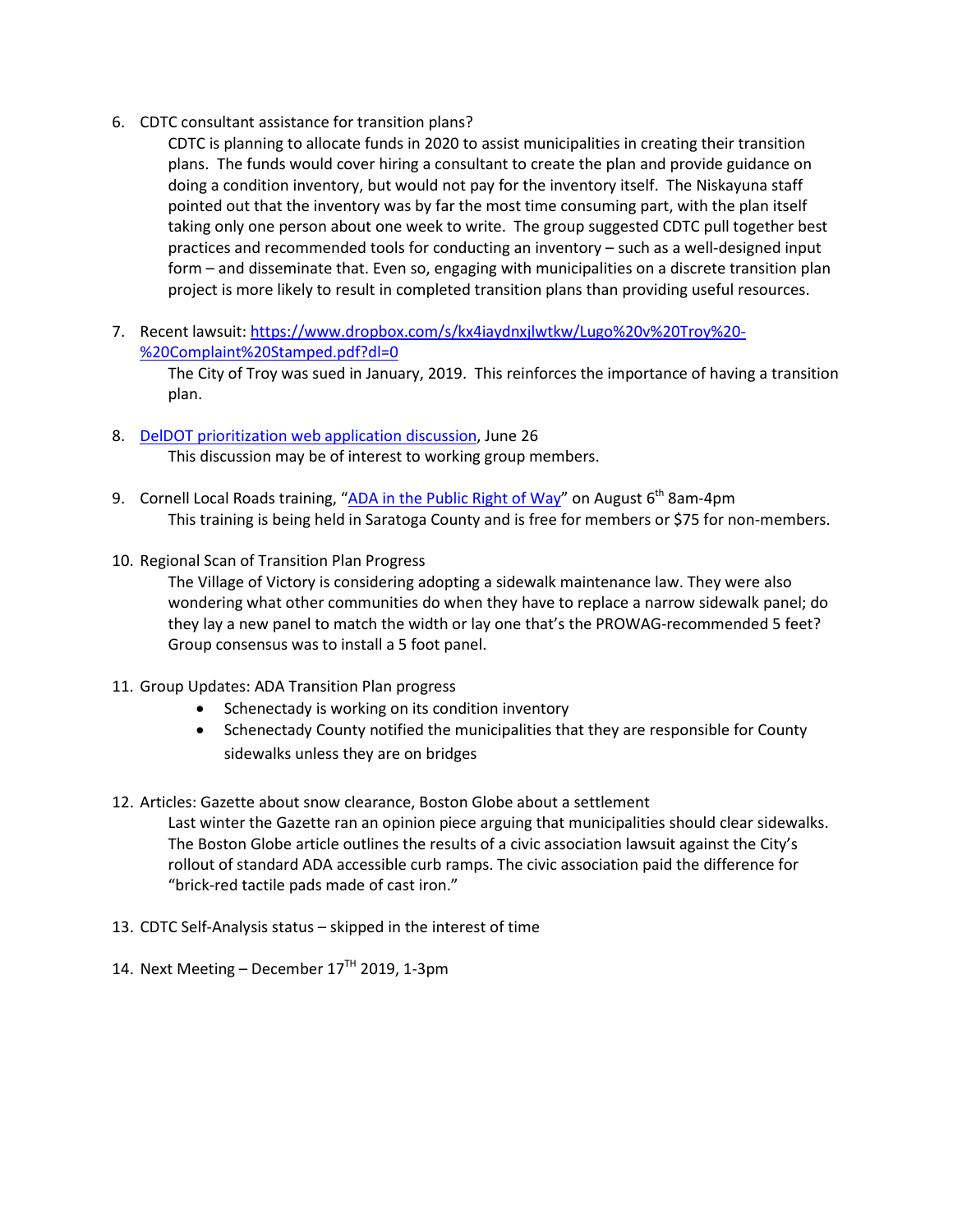CDTC would solicit for a consultant, then solicit for municipalities that the consultant would assist. Would need to establish annual amount, match requirements, and what consultant would actually do wouldn't want them to do the condition inventory. Maybe they could train people to do the condition inventory, and time to do the inventory would be the match?

Track down, update, or create the policy language, grievance procedure, required documentation, to a state that muni staff approves for adoption.

Proposals to include method for condition inventorying – ie field work or screen work and estimated number of hours per sidewalk mile.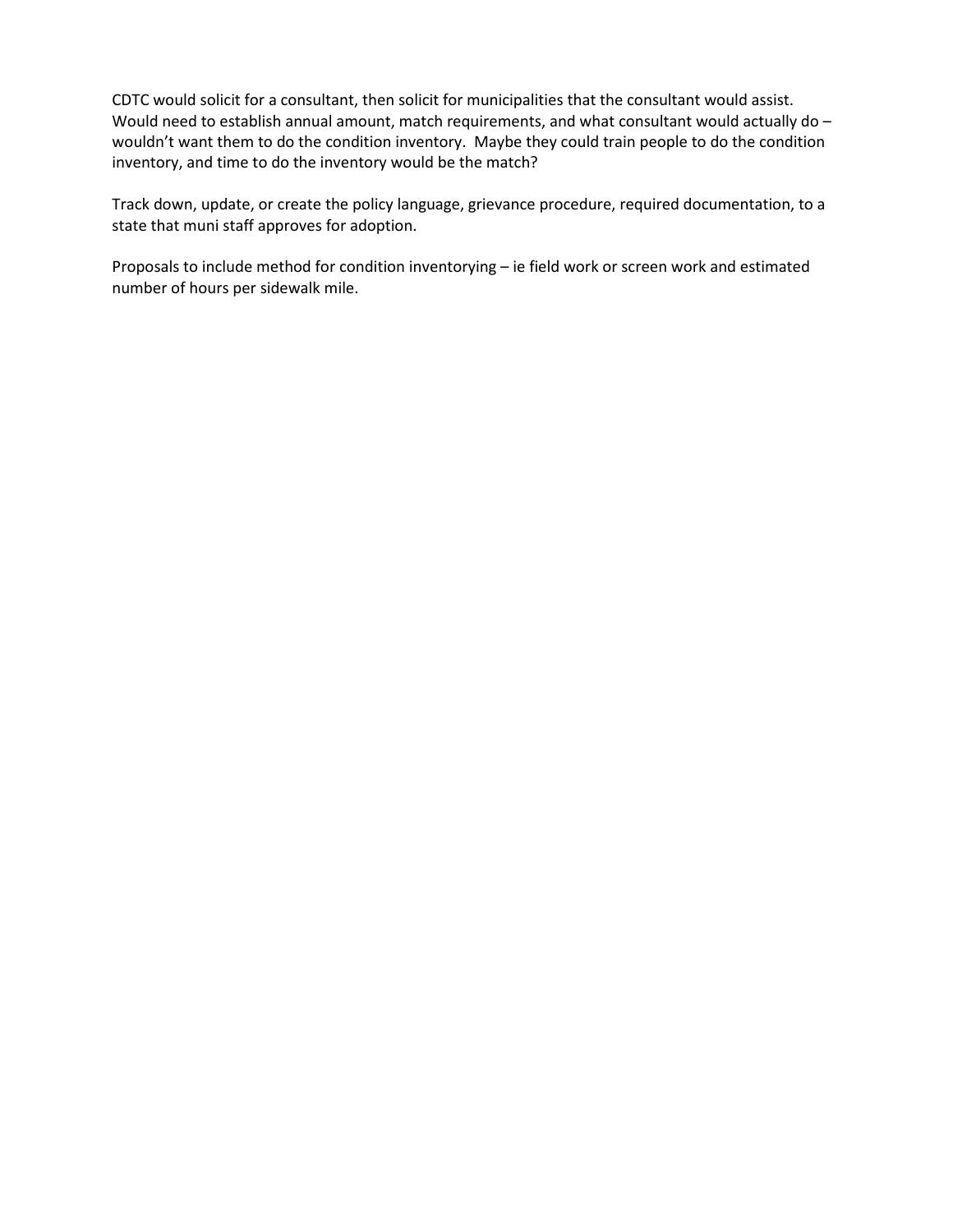#### NOTE: Municipalities not listed here do not have sidewalks according to the CDTC sidewalk inventory

| County | Name        | Muni Type | Ordinance                | Responsible Party/ Summary                                                                                                                                                                                                                                                                                                                                                                                                                                                                                                                                                    | <b>PDD Regulations</b> |
|--------|-------------|-----------|--------------------------|-------------------------------------------------------------------------------------------------------------------------------------------------------------------------------------------------------------------------------------------------------------------------------------------------------------------------------------------------------------------------------------------------------------------------------------------------------------------------------------------------------------------------------------------------------------------------------|------------------------|
| Albany | Cohoes      | City      | Section 244-14           | adjoining owner or occupant                                                                                                                                                                                                                                                                                                                                                                                                                                                                                                                                                   |                        |
|        |             |           |                          |                                                                                                                                                                                                                                                                                                                                                                                                                                                                                                                                                                               |                        |
|        |             |           |                          |                                                                                                                                                                                                                                                                                                                                                                                                                                                                                                                                                                               |                        |
| Albany | Albany      | City      | Section 323-21           | adjoining owner or occupant                                                                                                                                                                                                                                                                                                                                                                                                                                                                                                                                                   |                        |
| Albany | Watervliet  | City      | Section C-182; 244-6     | adjoining owner or occupant                                                                                                                                                                                                                                                                                                                                                                                                                                                                                                                                                   |                        |
|        |             |           | Section 34-5.B2; Section |                                                                                                                                                                                                                                                                                                                                                                                                                                                                                                                                                                               |                        |
| Albany | Colonie     | Town      | 79-14.1                  | Town of Colonie for all sidewalks under Town jurisdiction                                                                                                                                                                                                                                                                                                                                                                                                                                                                                                                     |                        |
| Albany | Guilderland | Town      | § 227-5                  | The Town of Guilderland for sidewalks over which the Town<br>has been granted a maintenance easement; the property<br>owner is responsible for maintaining the utility strip. § 227-7<br>Exceptions. The following exceptions shall apply to this<br>chapter: A. Notwithstanding other provisions of § 227-4A to<br>the contrary, sidewalks abutting a state, county, or Town<br>road may be constructed outside the right-of-way of the<br>road, provided that the Town has an easement over the<br>sidewalk, which the Town in its absolute discretion deems<br>sufficient. |                        |
| Albany | Menands     | Village   | § 145-17                 | adjoining owner or occupant. It's illegal to use salt on<br>sidewalks in Menands: § 145-16 Sprinkling of salt on streets<br>prohibited; penalties. It shall not be lawful for any person to<br>sprinkle salt upon or along any of the sidewalks or streets or<br>highways of the Village of Menands, and any person<br>violating the provisions of this section is hereby declared<br>guilty of a misdemeanor.                                                                                                                                                                |                        |
| Albany | Altamont    | Village   | § 310-4                  | none designated; requirement for the notice of defects                                                                                                                                                                                                                                                                                                                                                                                                                                                                                                                        |                        |
| Albany | Colonie     | Village   | Section 196-19, 21       | adjoining owner or occupant                                                                                                                                                                                                                                                                                                                                                                                                                                                                                                                                                   |                        |
| Albany | Ravena      | Village   | $§ 98-4$                 | adjoining owner or occupant                                                                                                                                                                                                                                                                                                                                                                                                                                                                                                                                                   |                        |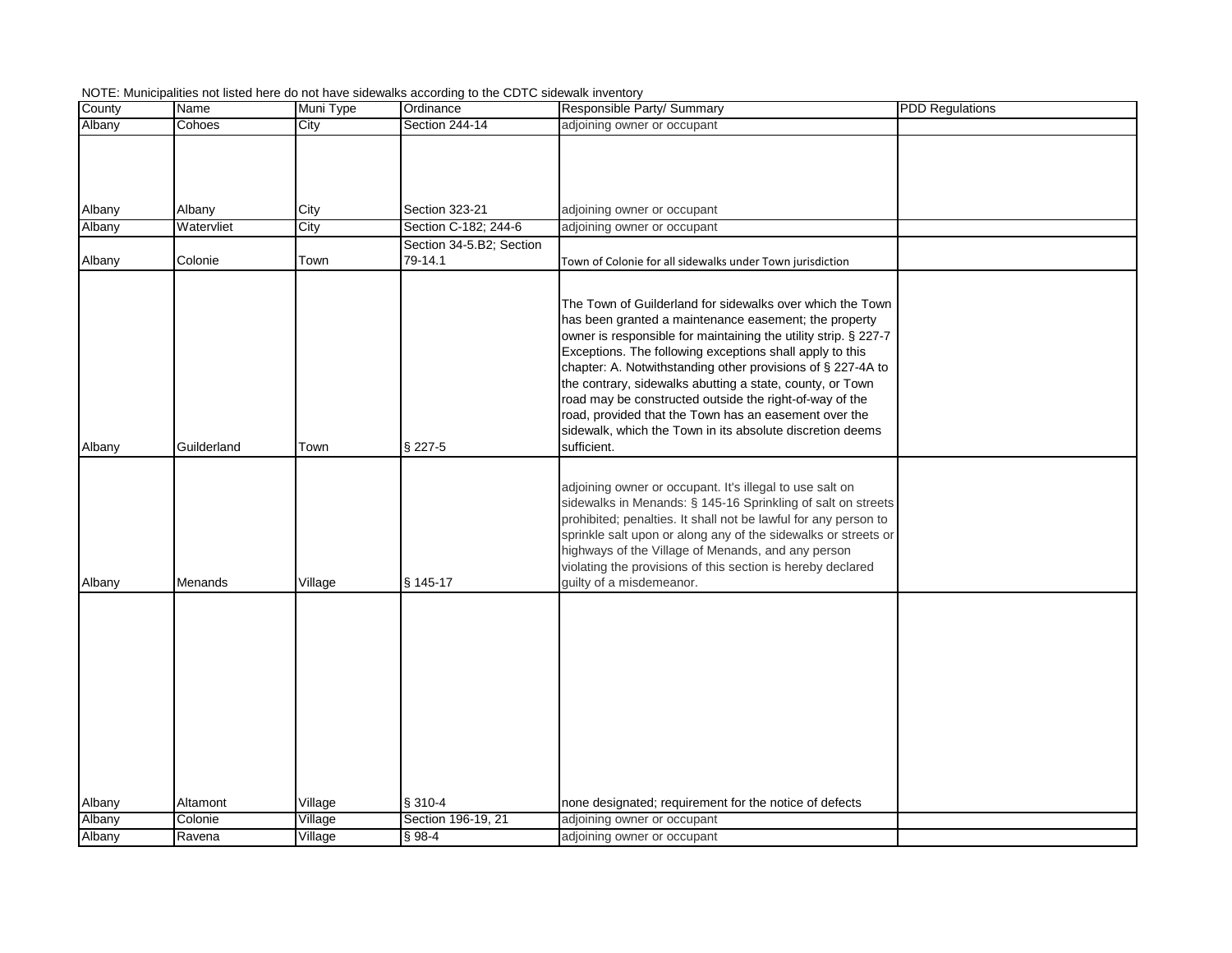|            |                         |                | <b>LOCAL LAW NUMBER 2</b>                       |                                                                                                                                                                                                                                                                                                                                                                                                                                                                                                                                                                                                                                                                                                                                                                                 |                                                                                                                                                                                                                                                              |
|------------|-------------------------|----------------|-------------------------------------------------|---------------------------------------------------------------------------------------------------------------------------------------------------------------------------------------------------------------------------------------------------------------------------------------------------------------------------------------------------------------------------------------------------------------------------------------------------------------------------------------------------------------------------------------------------------------------------------------------------------------------------------------------------------------------------------------------------------------------------------------------------------------------------------|--------------------------------------------------------------------------------------------------------------------------------------------------------------------------------------------------------------------------------------------------------------|
| Albany     | Voorheesville           | Village        | OF 2006.                                        | adjoining owner or occupant                                                                                                                                                                                                                                                                                                                                                                                                                                                                                                                                                                                                                                                                                                                                                     |                                                                                                                                                                                                                                                              |
| Albany     | Green Island            | Village & Town | Village Code § 140-7                            | adjoining owner or occupant                                                                                                                                                                                                                                                                                                                                                                                                                                                                                                                                                                                                                                                                                                                                                     |                                                                                                                                                                                                                                                              |
| Albany     | Berne                   | Town           |                                                 | none designated; requirement for the notice of defects                                                                                                                                                                                                                                                                                                                                                                                                                                                                                                                                                                                                                                                                                                                          |                                                                                                                                                                                                                                                              |
| Albany     | <b>Bethlehem</b>        | Town           | No sidewalk maintenance<br>laws                 | No sidewalk maintenance laws                                                                                                                                                                                                                                                                                                                                                                                                                                                                                                                                                                                                                                                                                                                                                    |                                                                                                                                                                                                                                                              |
| Albany     | Coeymans                | Town           |                                                 | requirement for the notice of defects                                                                                                                                                                                                                                                                                                                                                                                                                                                                                                                                                                                                                                                                                                                                           |                                                                                                                                                                                                                                                              |
| Albany     | New Scotland            | Town           | No sidewalk maintenance<br>laws                 | No sidewalk maintenance laws                                                                                                                                                                                                                                                                                                                                                                                                                                                                                                                                                                                                                                                                                                                                                    |                                                                                                                                                                                                                                                              |
| Albany     | Rensselaerville         | Town           |                                                 | requirement for the notice of defects                                                                                                                                                                                                                                                                                                                                                                                                                                                                                                                                                                                                                                                                                                                                           |                                                                                                                                                                                                                                                              |
| Albany     | Westerlo                | Town           | No sidewalk maintenance<br>laws                 | No sidewalk maintenance laws                                                                                                                                                                                                                                                                                                                                                                                                                                                                                                                                                                                                                                                                                                                                                    |                                                                                                                                                                                                                                                              |
| Rensselaer | Troy                    | City           | Section 251-4, 10                               | adjoining owner or occupant                                                                                                                                                                                                                                                                                                                                                                                                                                                                                                                                                                                                                                                                                                                                                     |                                                                                                                                                                                                                                                              |
| Rensselaer | Rensselaer              | City           | Section C-129; Section 77-<br>10; Section 147-1 | adjoining owner or occupant                                                                                                                                                                                                                                                                                                                                                                                                                                                                                                                                                                                                                                                                                                                                                     |                                                                                                                                                                                                                                                              |
| Rensselaer | North Greenbush         | Town           | LL 7-2017, Section 12.                          | <b>Construal of provisions.</b> Nothing contained in this article<br>shall be held to repeal or modify or waive any existing<br>requirement or statute of limitations which is applicable to<br>these causes of action, but, on the contrary, such existing<br>provisions shall be held to be additional requirements to the<br>rights to maintain such action; nor shall anything herein<br>contained be held to modify any existing rule of law relative<br>to the question of contributory negligence nor to impose<br>upon the town, its officers and employees and/or any of its<br>improvement districts any greater duty or obligations than<br>that it shall keep its streets, sidewalks and public places in a<br>reasonably safe condition for public use and travel. | <b>Tech Valley Residential Community</b><br>Planned Development District" Section<br>12: The sidewalks will be closed during<br>the winter months (December 1st thru<br>April 1st). Snow will not be removed from<br>the sidewalks during the winter months. |
| Rensselaer | Schodack                | Town           |                                                 | requirement for the notice of defects; construal of provisions                                                                                                                                                                                                                                                                                                                                                                                                                                                                                                                                                                                                                                                                                                                  |                                                                                                                                                                                                                                                              |
| Rensselaer | Castleton-on-<br>Hudson | Village        | $§ 175-5$                                       | adjoining owner or occupant, excluding extenuating<br>circumstances                                                                                                                                                                                                                                                                                                                                                                                                                                                                                                                                                                                                                                                                                                             |                                                                                                                                                                                                                                                              |
| Rensselaer | Schaghticoke            | Town           |                                                 | requirement for the notice of defects                                                                                                                                                                                                                                                                                                                                                                                                                                                                                                                                                                                                                                                                                                                                           |                                                                                                                                                                                                                                                              |
| Rensselaer | Hoosick                 | Town           | no sidewalk maintenance<br>laws                 | No sidewalk maintenance laws                                                                                                                                                                                                                                                                                                                                                                                                                                                                                                                                                                                                                                                                                                                                                    |                                                                                                                                                                                                                                                              |
| Rensselaer | Berlin                  | Town           | will email notice of defects<br>law 6/17/19     | UNK                                                                                                                                                                                                                                                                                                                                                                                                                                                                                                                                                                                                                                                                                                                                                                             |                                                                                                                                                                                                                                                              |
| Rensselaer | <b>Brunswick</b>        | Town           | will check and call me back UNK                 |                                                                                                                                                                                                                                                                                                                                                                                                                                                                                                                                                                                                                                                                                                                                                                                 |                                                                                                                                                                                                                                                              |
| Rensselaer | East Greenbush          | Town           | will call back                                  | <b>JNK</b>                                                                                                                                                                                                                                                                                                                                                                                                                                                                                                                                                                                                                                                                                                                                                                      |                                                                                                                                                                                                                                                              |
| Rensselaer | Nassau                  | Town           | $6.5 - 4$                                       | the owner of the PDD parcel or an appropriate legal entity<br>that will exist in perpetuity. The post-development<br>ownership and maintenance plan shall be part of the<br>application and approval process.                                                                                                                                                                                                                                                                                                                                                                                                                                                                                                                                                                   |                                                                                                                                                                                                                                                              |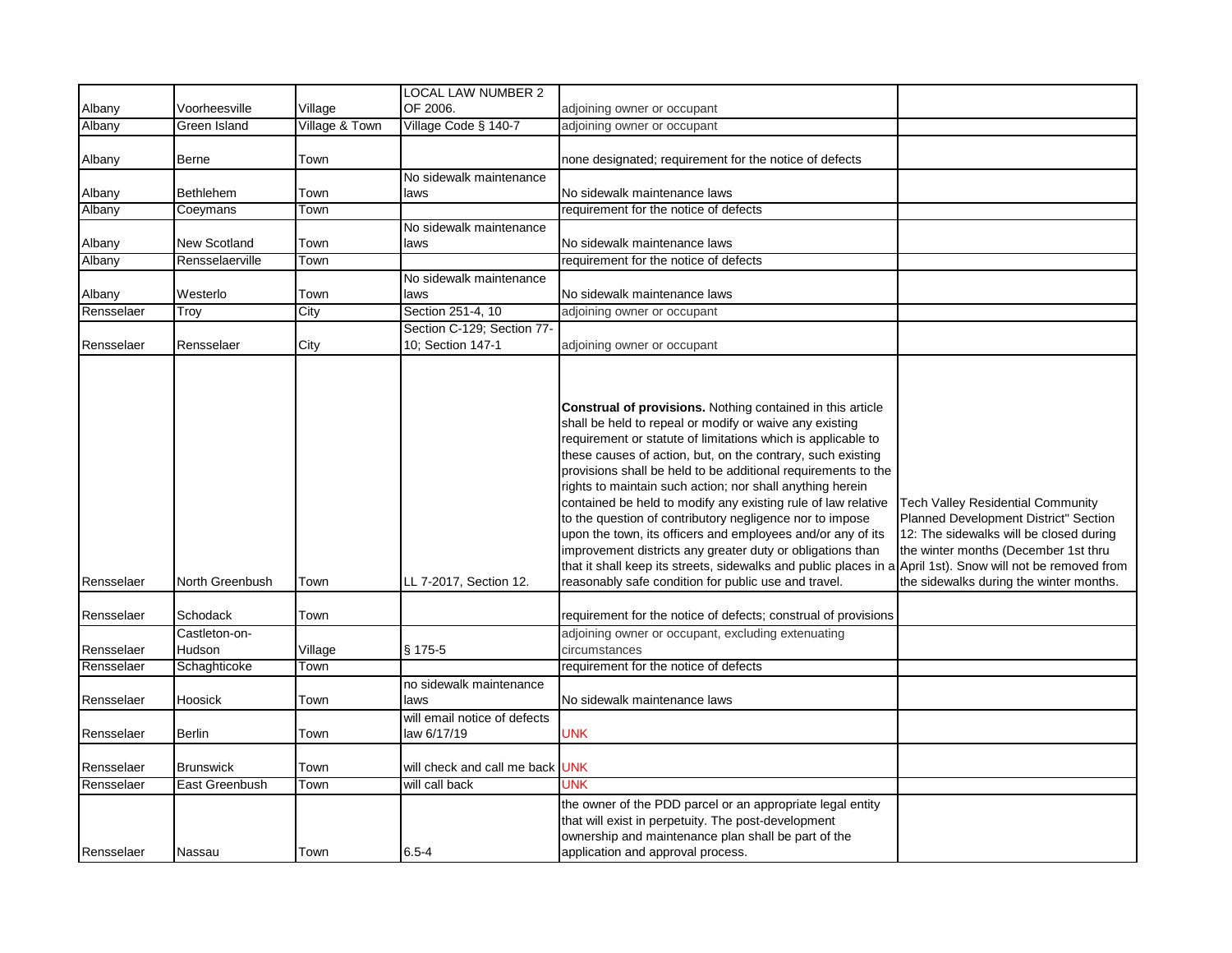| Rensselaer | Petersburgh          | Town    |                                                                                                                                                | requirement for the notice of defects                                                                                                                                                                                       |                                                                                                         |
|------------|----------------------|---------|------------------------------------------------------------------------------------------------------------------------------------------------|-----------------------------------------------------------------------------------------------------------------------------------------------------------------------------------------------------------------------------|---------------------------------------------------------------------------------------------------------|
| Rensselaer | Pittstown            | Town    | no laws, claims that there<br>are no sidewalks                                                                                                 | No sidewalk maintenance laws                                                                                                                                                                                                |                                                                                                         |
| Rensselaer | Poestenkill          | Town    |                                                                                                                                                | requirement for the notice of defects; construal of provisions                                                                                                                                                              |                                                                                                         |
| Rensselaer | Stephentown          | Town    | skipped                                                                                                                                        | <b>UNK</b>                                                                                                                                                                                                                  |                                                                                                         |
| Rensselaer | <b>Hoosick Falls</b> | Village | sent email, 6/17                                                                                                                               | <b>UNK</b>                                                                                                                                                                                                                  |                                                                                                         |
| Rensselaer | Schaghticoke         | Village | vm at (518) 753-6100, 6/17 UNK                                                                                                                 |                                                                                                                                                                                                                             |                                                                                                         |
| Rensselaer | <b>Valley Falls</b>  | Village | vm at (518) 753-6230, 6/17 UNK                                                                                                                 |                                                                                                                                                                                                                             |                                                                                                         |
| Rensselaer | East Nassau          | Village | No sidewalk maintenance<br>laws                                                                                                                | No sidewalk maintenance laws                                                                                                                                                                                                |                                                                                                         |
| Rensselaer | Nassau               | Village | Article II Snow and Ice<br>Removal § 96-4 Removal<br>required; time limit.                                                                     | adjoining owner or occupant; in case the building is<br>occupied by more than one (1) family or business unit, then<br>the tenant or occupant of the first floor or story thereof;<br>requirement for the notice of defects |                                                                                                         |
| Saratoga   | Mechanicville        | City    | Section 164-13                                                                                                                                 | adjoining owner or occupant                                                                                                                                                                                                 |                                                                                                         |
| Saratoga   | Saratoga Springs     | City    | Section 203-25, 26                                                                                                                             | adjoining owner or occupant                                                                                                                                                                                                 |                                                                                                         |
| Saratoga   | Stillwater           | Town    | <b>Planned Development</b><br>Districts: § 211-226                                                                                             | requirement for the notice of defects                                                                                                                                                                                       | Each homeowner in a PDD, the HOA if<br>homeowner failes to comply;                                      |
| Saratoga   | Ballston             | Town    | Subdivision Standards 104<br>Attachment 1. Katz PUDD<br>Mixed Use, LL 1-2019,<br>Stonebridge PUD, LL 1-<br>2008, Abele Woods PUD,<br>LL 4-2014 | allows for the creation of sidewalk districts. varies by PDD                                                                                                                                                                | adjoining owner or occupant and/or the<br>community HOA                                                 |
| Saratoga   | Halfmoon             | Town    | PUD's § 166-464                                                                                                                                | requirement for the notice of defects                                                                                                                                                                                       | The community HOA (if SFD's) or the<br>owner and developers of the project (if<br>MFDs) are responsible |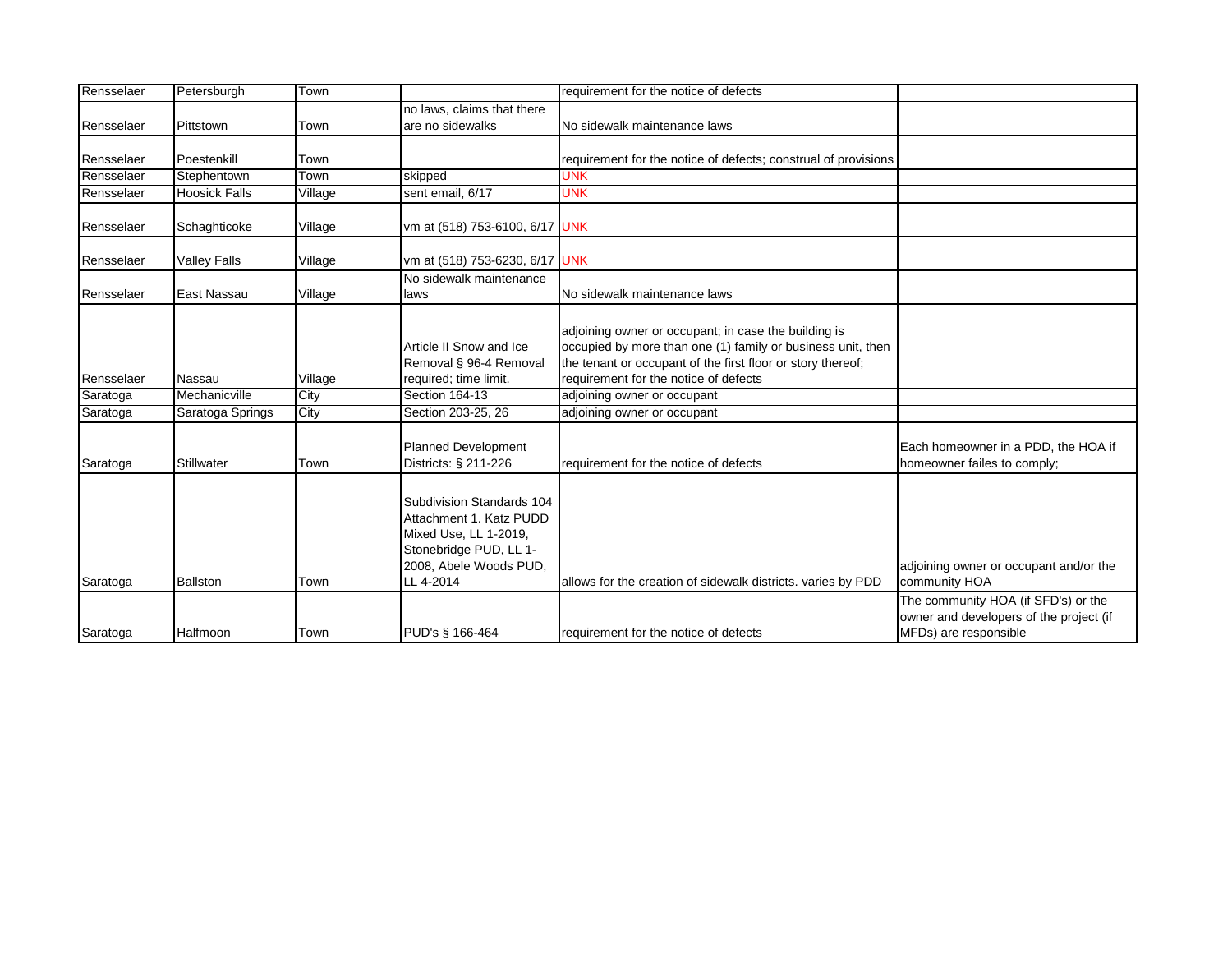|          |           |      |             | differentiates between PDD's and non-PDD's. Outside<br>PDD's, adjoining homeowner, business owner of real<br>property and all business operators are responsible.<br>Requirement for the notice of defects. Nothing in this<br>section imposes any obligation on the Town to perform | specific to each PDD; generally, HOA is<br>responsible and members of HOA are not |
|----------|-----------|------|-------------|--------------------------------------------------------------------------------------------------------------------------------------------------------------------------------------------------------------------------------------------------------------------------------------|-----------------------------------------------------------------------------------|
| Saratoga | Malta     | Town | § 139-9, 10 | winter maintenance to shared-use paths.<br>The owner or occupant of every property within the Town                                                                                                                                                                                   | responsible, other exceptions apply                                               |
| Saratoga | Milton    | Town | § 162       | Center District. The Town reserves the right, but shall not<br>be obligated to do so, to plow or clear any sidewalk within<br>the Town Center District. Property owners are liable to the<br>Town for damages sought by injured parties                                              |                                                                                   |
|          |           |      |             |                                                                                                                                                                                                                                                                                      |                                                                                   |
|          |           |      |             | adjoining owner or occupant shall keep sidewalk free from<br>obstruction, nuisance and any and all litter; requirement for                                                                                                                                                           |                                                                                   |
| Saratoga | Sand Lake | Town | § 158-4     | the notice of defects; construal of provisions                                                                                                                                                                                                                                       |                                                                                   |
| Saratoga | Saratoga  | Town |             | requirement for the notice of defects; construal of provisions                                                                                                                                                                                                                       |                                                                                   |
| Saratoga | Waterford | Town |             | adjoining owner or occupant shall keep the gutter and<br>sidewalk in "good order and condition;" requirement for the<br>notice of defects                                                                                                                                            |                                                                                   |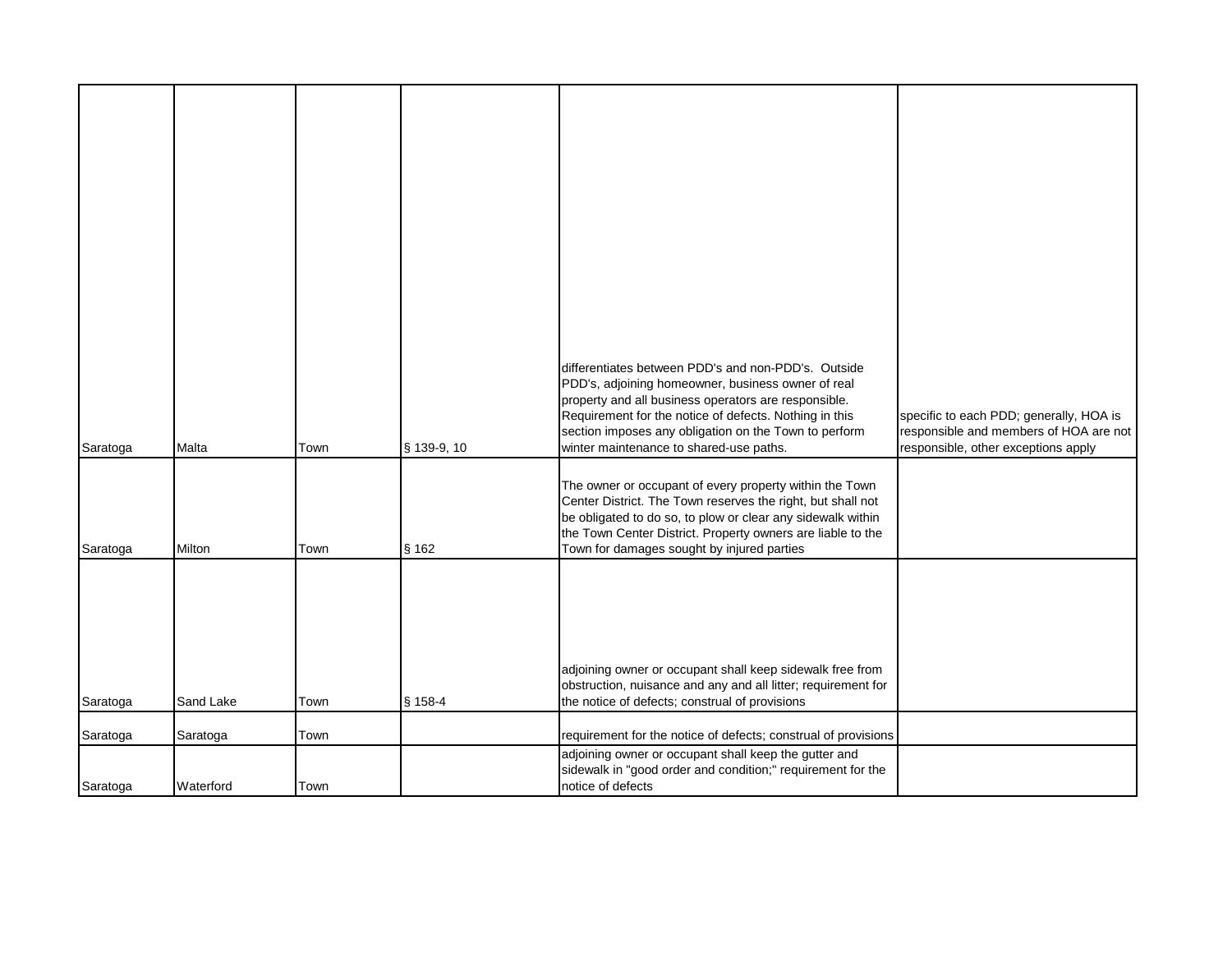| Saratoga | Wilton              | Town    | § 107-4                                                                                            | adjoining owner or occupant; Any owner of any such<br>premises who shall allow any such sidewalk to remain in<br>disrepair or in a dangerous condition shall be responsible<br>and liable for injuries and damages arising out of the<br>disrepair or unsafe condition of said sidewalks. Such owner<br>shall further indemnify and reimburse the Town for any and<br>all liability, costs and expenses, which the Town might incur<br>as a result of any such defective or dangerous sidewalks;<br>requirement for the notice of defects; |  |
|----------|---------------------|---------|----------------------------------------------------------------------------------------------------|--------------------------------------------------------------------------------------------------------------------------------------------------------------------------------------------------------------------------------------------------------------------------------------------------------------------------------------------------------------------------------------------------------------------------------------------------------------------------------------------------------------------------------------------|--|
| Saratoga | Round Lake          | Village | $$154-6$                                                                                           | adjoining owner or occupant; § 154-4 Findings. The Board<br>of Trustees finds that it is impracticable for the Department<br>of Public Works to clear and maintain all sidewalks within<br>the Village, and that the cost of providing such a service<br>would be a burden to the public fisc.                                                                                                                                                                                                                                             |  |
|          |                     |         |                                                                                                    | adjoining owner or occupant; requirement for the notice of                                                                                                                                                                                                                                                                                                                                                                                                                                                                                 |  |
| Saratoga | <b>Ballston Spa</b> | Village | § 174-5                                                                                            | defects                                                                                                                                                                                                                                                                                                                                                                                                                                                                                                                                    |  |
| Saratoga | Corinth             | Village | $§$ 426-9                                                                                          | adjoining owner or occupant                                                                                                                                                                                                                                                                                                                                                                                                                                                                                                                |  |
| Saratoga | Waterford           | Village | $§$ 179-16                                                                                         | adjoining owner or occupant                                                                                                                                                                                                                                                                                                                                                                                                                                                                                                                |  |
| Saratoga | <b>Clifton Park</b> | Town    |                                                                                                    | requirement for the notice of defects                                                                                                                                                                                                                                                                                                                                                                                                                                                                                                      |  |
| Saratoga | Corinth             | Town    |                                                                                                    | requirement for the notice of defects so they can be<br>repaired                                                                                                                                                                                                                                                                                                                                                                                                                                                                           |  |
| Saratoga | Edinburg            | Town    | No sidewalk maintenance<br>laws per town clerk                                                     | No sidewalk maintenance laws                                                                                                                                                                                                                                                                                                                                                                                                                                                                                                               |  |
| Saratoga | Galway              | Town    |                                                                                                    | requirement for the notice of defects                                                                                                                                                                                                                                                                                                                                                                                                                                                                                                      |  |
| Saratoga | Greenfield          | Town    |                                                                                                    | requirement for the notice of defects                                                                                                                                                                                                                                                                                                                                                                                                                                                                                                      |  |
| Saratoga | Hadley              | Town    | response pending                                                                                   | <b>UNK</b>                                                                                                                                                                                                                                                                                                                                                                                                                                                                                                                                 |  |
| Saratoga | Northumberland      | Town    | No sidewalk maintenance<br>laws                                                                    | No sidewalk maintenance laws                                                                                                                                                                                                                                                                                                                                                                                                                                                                                                               |  |
| Saratoga | Stillwater          | Village | LL No. 2 of 2013 Section 3.                                                                        | adjoining owner or occupant; requirement for the notice of<br>defects                                                                                                                                                                                                                                                                                                                                                                                                                                                                      |  |
| Saratoga | Galway              | Village |                                                                                                    | requirement for the notice of defects                                                                                                                                                                                                                                                                                                                                                                                                                                                                                                      |  |
| Saratoga | Schuylerville       | Village | 138-5, 138-2                                                                                       | adjoining owner or occupant                                                                                                                                                                                                                                                                                                                                                                                                                                                                                                                |  |
| Saratoga | Victory             | Village | No law per conversation<br>with Village Clerk 6/13/19.<br>LL No 1 1998: Notification<br>of Defects | requirement for the notice of defects. Village has on hand a<br>sample law for snow clearance but hasn't adopted it yet.                                                                                                                                                                                                                                                                                                                                                                                                                   |  |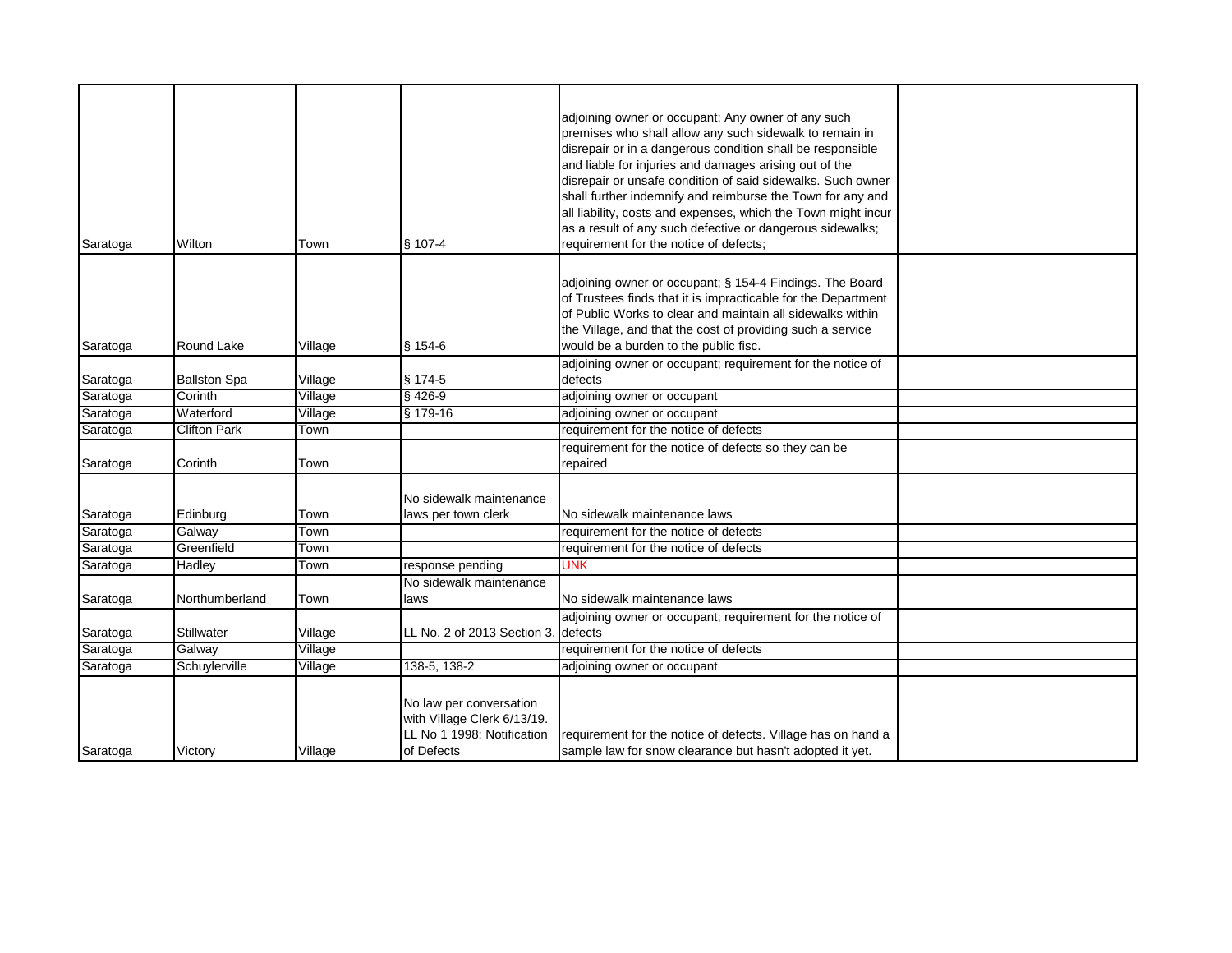| Schenectady | Schenectady | City    | Section 228-18, 20      | adjoining owner or occupant; allows property owners to<br>petition City to repave sidewalks in poor condition |  |
|-------------|-------------|---------|-------------------------|---------------------------------------------------------------------------------------------------------------|--|
|             |             |         |                         |                                                                                                               |  |
|             |             |         |                         | Town has sidewalk districts. Outside sidewalk district:                                                       |  |
|             |             |         |                         | adjoining property owner. Inside sidewalk district: Town of                                                   |  |
|             |             |         |                         | Glenville. Liability varies for inside and outside the districts.                                             |  |
| Schenectady | Glenville   | Town    | § 221; 139-20           | Code provides for the creation of new sidewalk districts                                                      |  |
| Schenectady | Niskayuna   | Town    | Section 185-34          | adjoining owner or occupant                                                                                   |  |
|             |             |         | Section 210-19, Section |                                                                                                               |  |
| Schenectady | Scotia      | Village | 210-20                  | adjoining owner or occupant                                                                                   |  |
| Schenectady | Duanesburg  | Town    | No law                  | No sidewalk maintenance laws                                                                                  |  |
| Schenectady | Rotterdam   | Town    |                         | requirement for the notice of defects.                                                                        |  |
| Schenectady | Delanson    | Village | No law                  | No sidewalk maintenance laws                                                                                  |  |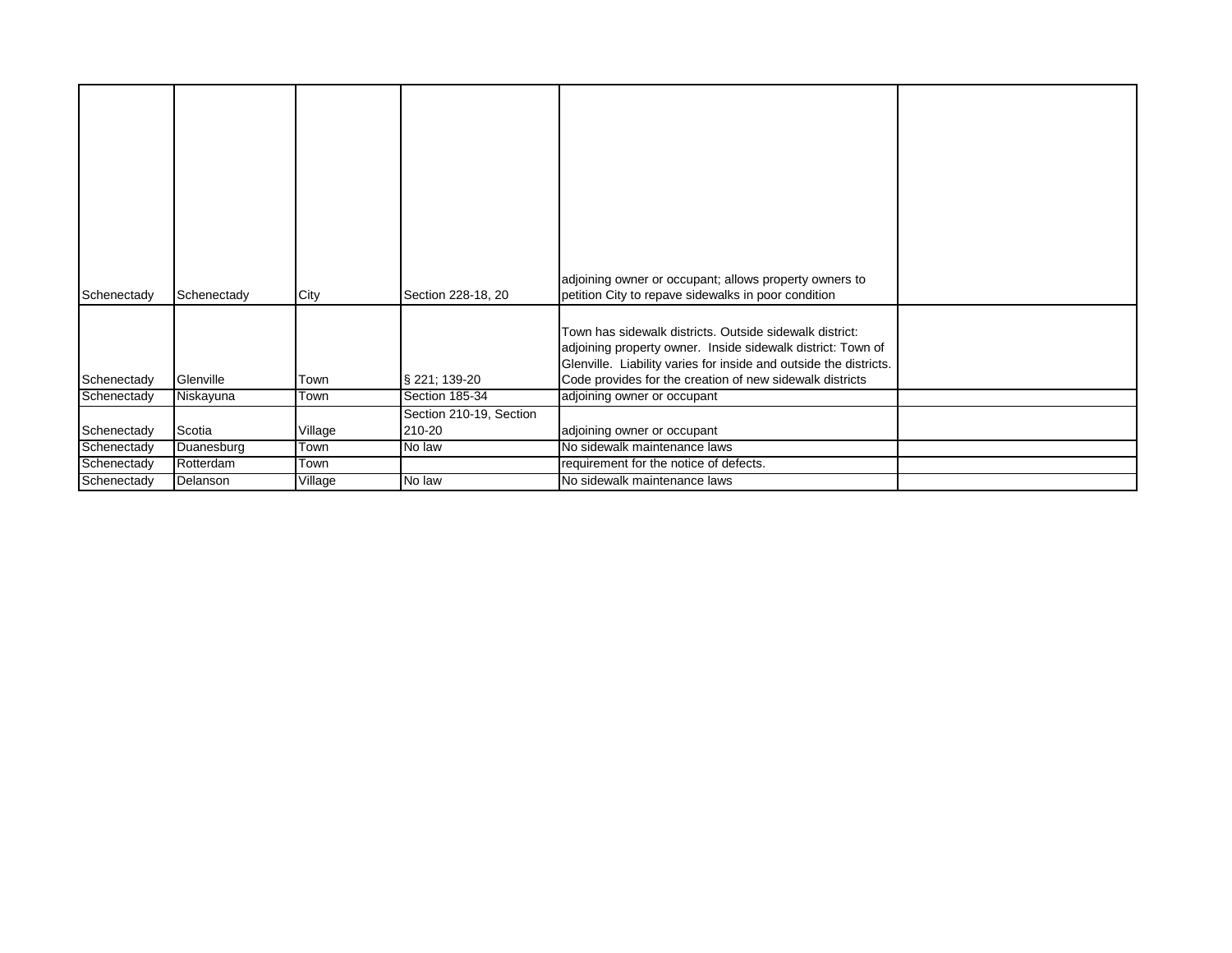| ADA language (may not be complete)                                                                                                                                                                                                                                                                                                                                                                                                                                                                                                                                          |
|-----------------------------------------------------------------------------------------------------------------------------------------------------------------------------------------------------------------------------------------------------------------------------------------------------------------------------------------------------------------------------------------------------------------------------------------------------------------------------------------------------------------------------------------------------------------------------|
|                                                                                                                                                                                                                                                                                                                                                                                                                                                                                                                                                                             |
| Such snow and ice removal shall be in accordance<br>with the Americans with Disabilities Act of<br>1990,[1] Pub. L. No. 101-336, 104 Stat. 328 (1990)<br>and any regulations or guidelines promulgated<br>thereunder.                                                                                                                                                                                                                                                                                                                                                       |
|                                                                                                                                                                                                                                                                                                                                                                                                                                                                                                                                                                             |
|                                                                                                                                                                                                                                                                                                                                                                                                                                                                                                                                                                             |
|                                                                                                                                                                                                                                                                                                                                                                                                                                                                                                                                                                             |
|                                                                                                                                                                                                                                                                                                                                                                                                                                                                                                                                                                             |
|                                                                                                                                                                                                                                                                                                                                                                                                                                                                                                                                                                             |
|                                                                                                                                                                                                                                                                                                                                                                                                                                                                                                                                                                             |
|                                                                                                                                                                                                                                                                                                                                                                                                                                                                                                                                                                             |
|                                                                                                                                                                                                                                                                                                                                                                                                                                                                                                                                                                             |
|                                                                                                                                                                                                                                                                                                                                                                                                                                                                                                                                                                             |
|                                                                                                                                                                                                                                                                                                                                                                                                                                                                                                                                                                             |
| (Chapter on Subdivision of land) § 315-24 Streets. A.<br>(1) Pedestrian circulation. Any existing pedestrian<br>routes through the subdivision shall be preserved and<br>enhanced. All streets, except alleys, shall be provided<br>with continuous sidewalks on one or on both sides of<br>the street. Sidewalks shall be five feet wide and<br>constructed of concrete, masonry materials, or slate.<br>Asphalt sidewalks are prohibited. Any new sidewalk<br>shall be connected to existing sidewalks. Sidewalks<br>shall comply with all applicable requirements of the |
| Americans with Disabilities Act                                                                                                                                                                                                                                                                                                                                                                                                                                                                                                                                             |
|                                                                                                                                                                                                                                                                                                                                                                                                                                                                                                                                                                             |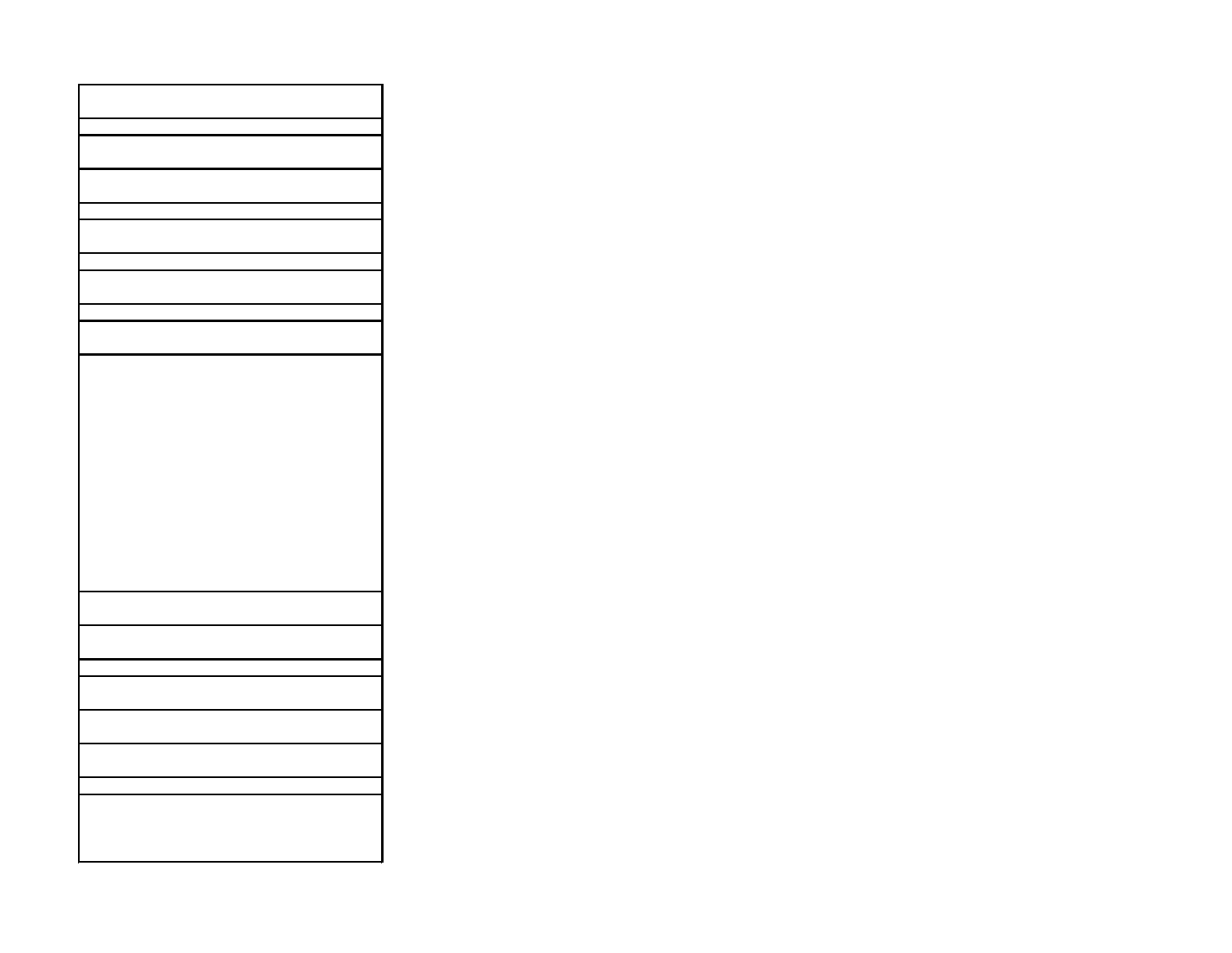| § 211-226 Sidewalks. C. The sidewalk shall be<br>constructed in accordance with ADA standards.                                                                                                                                                                                |
|-------------------------------------------------------------------------------------------------------------------------------------------------------------------------------------------------------------------------------------------------------------------------------|
| § 104-14 Traditional neighborhood design (TND)<br>standards. D. TND Standards for specific TND<br>subdivisions 2. Design requirements b.1.c: Disabled<br>accessibility. Sidewalks shall comply with the<br>applicable requirements of the Americans with<br>Disabilities Act. |
|                                                                                                                                                                                                                                                                               |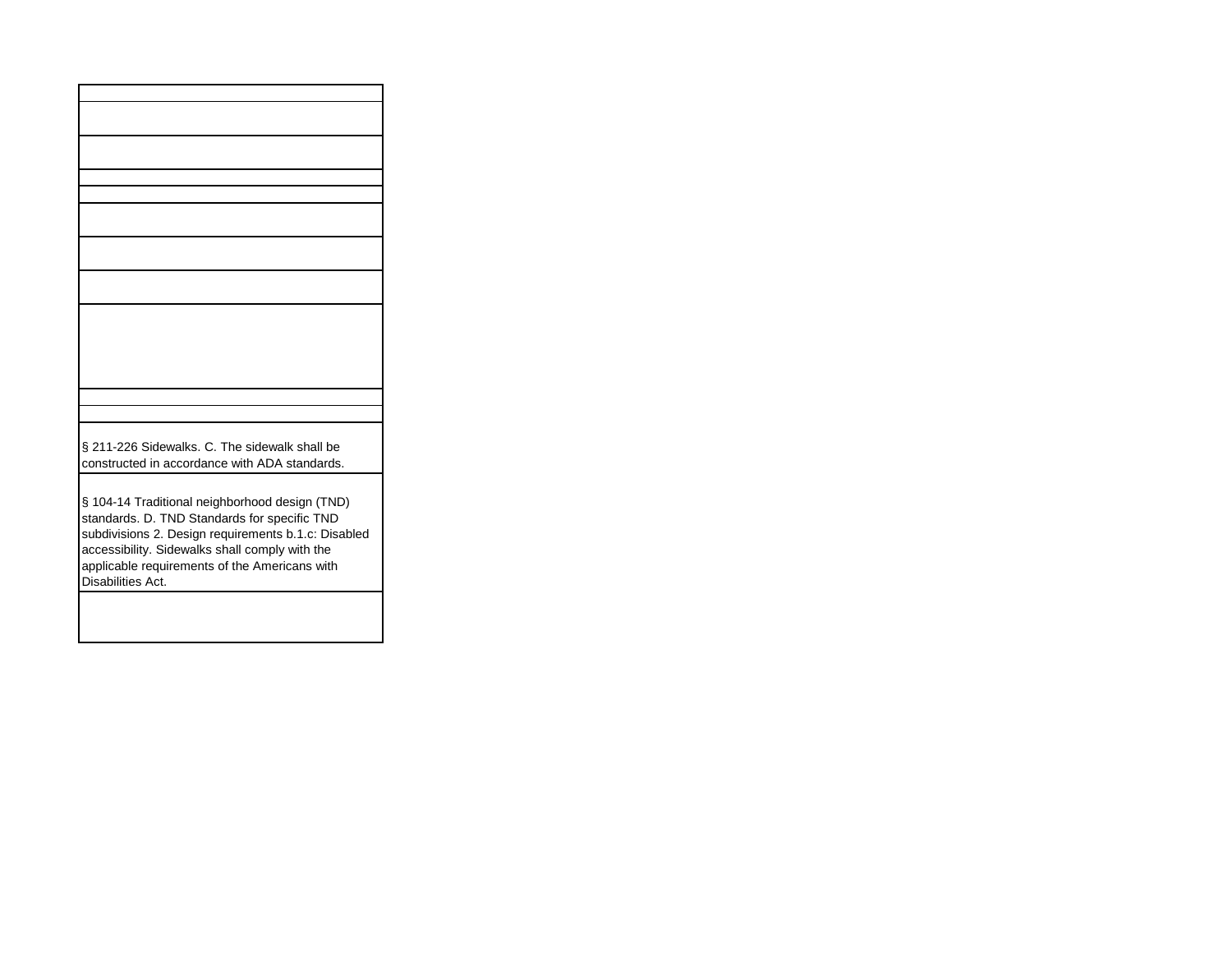| § 143-13.1 Sidewalks. F. Grades. Sidewalks shall<br>follow the grade of the roadway which it is adjacent<br>to. Sidewalk grades shall conform to the latest edition                                                                                                                                                                                                                                                                                                                                                                |
|------------------------------------------------------------------------------------------------------------------------------------------------------------------------------------------------------------------------------------------------------------------------------------------------------------------------------------------------------------------------------------------------------------------------------------------------------------------------------------------------------------------------------------|
| of the following publications: (1) 2010 ADA<br>Standards for Accessible Design, or as may be<br>amended hereafter. I. Intersections with roadways. All<br>sidewalks crossing a roadway shall be designed in<br>accordance with the latest edition of the ADAAG, with<br>consideration given to the visually impaired. Diagonal<br>curb ramps shall not be allowed except at the<br>discretion of the Planning Board and Town Engineer.<br>The minimum width of crosswalks on a local, collector<br>or highway shall be eight feet. |
| J. Intersections with driveways. All sidewalks crossing<br>a driveway shall be designed in accordance with the<br>latest edition of ADAAG, with consideration given to<br>the visually impaired. L. Materials. (4) Finish: stiff<br>broom finish or other ADAAG acceptable finish edge<br>to be chamfered or tooled with one-inch radius.                                                                                                                                                                                          |
| § 250-46 Hamlet design guidelines. E. Pedestrian<br>amenities. An important feature of traditional hamlets<br>is the inclusion of safe, attractive pedestrian<br>amenities, both along the street and within<br>commercial lots. (4) Walkways should be a minimum<br>of five feet wide and shall be compliant with the most<br>recent ADA guidelines for design, material and layout.                                                                                                                                              |
|                                                                                                                                                                                                                                                                                                                                                                                                                                                                                                                                    |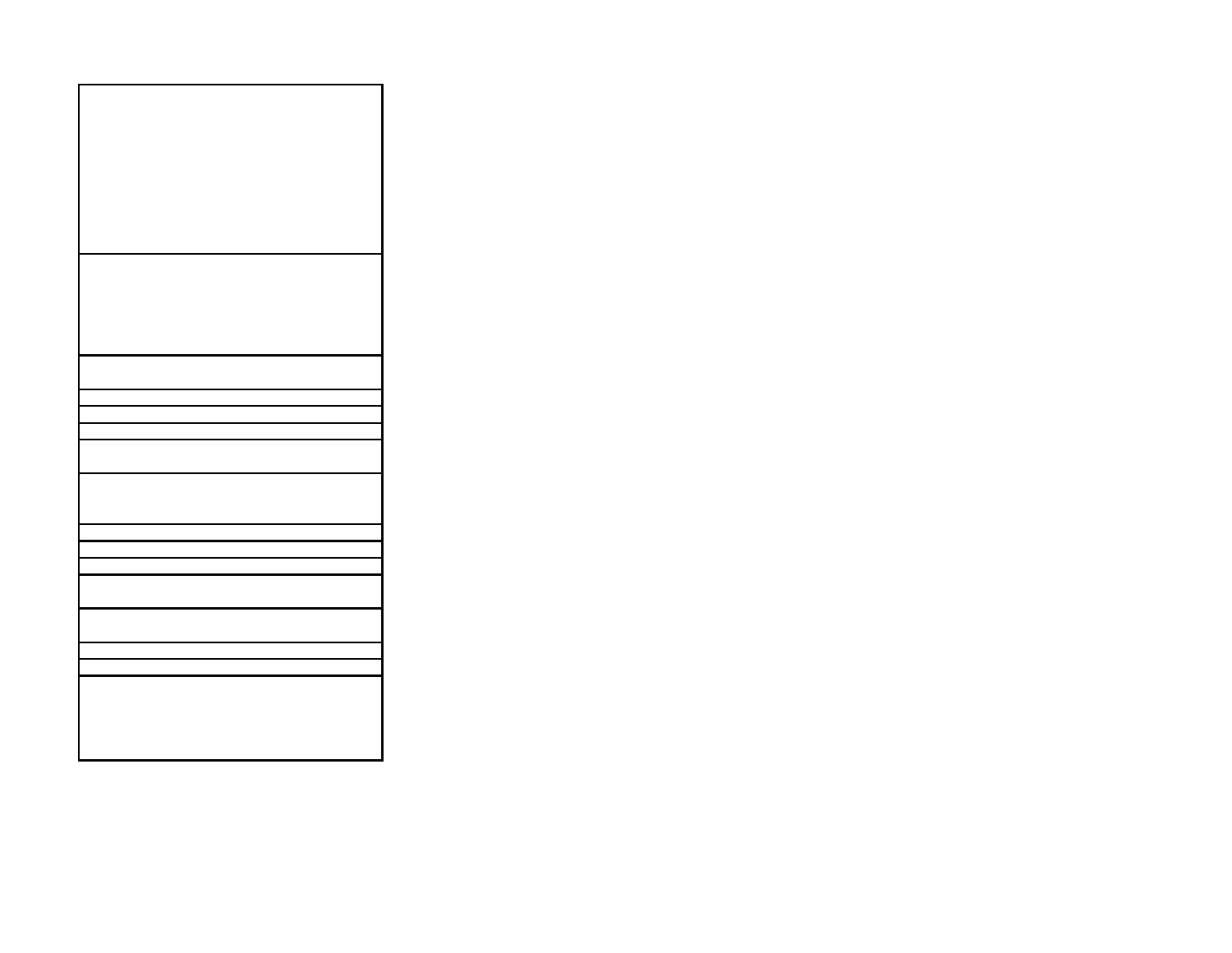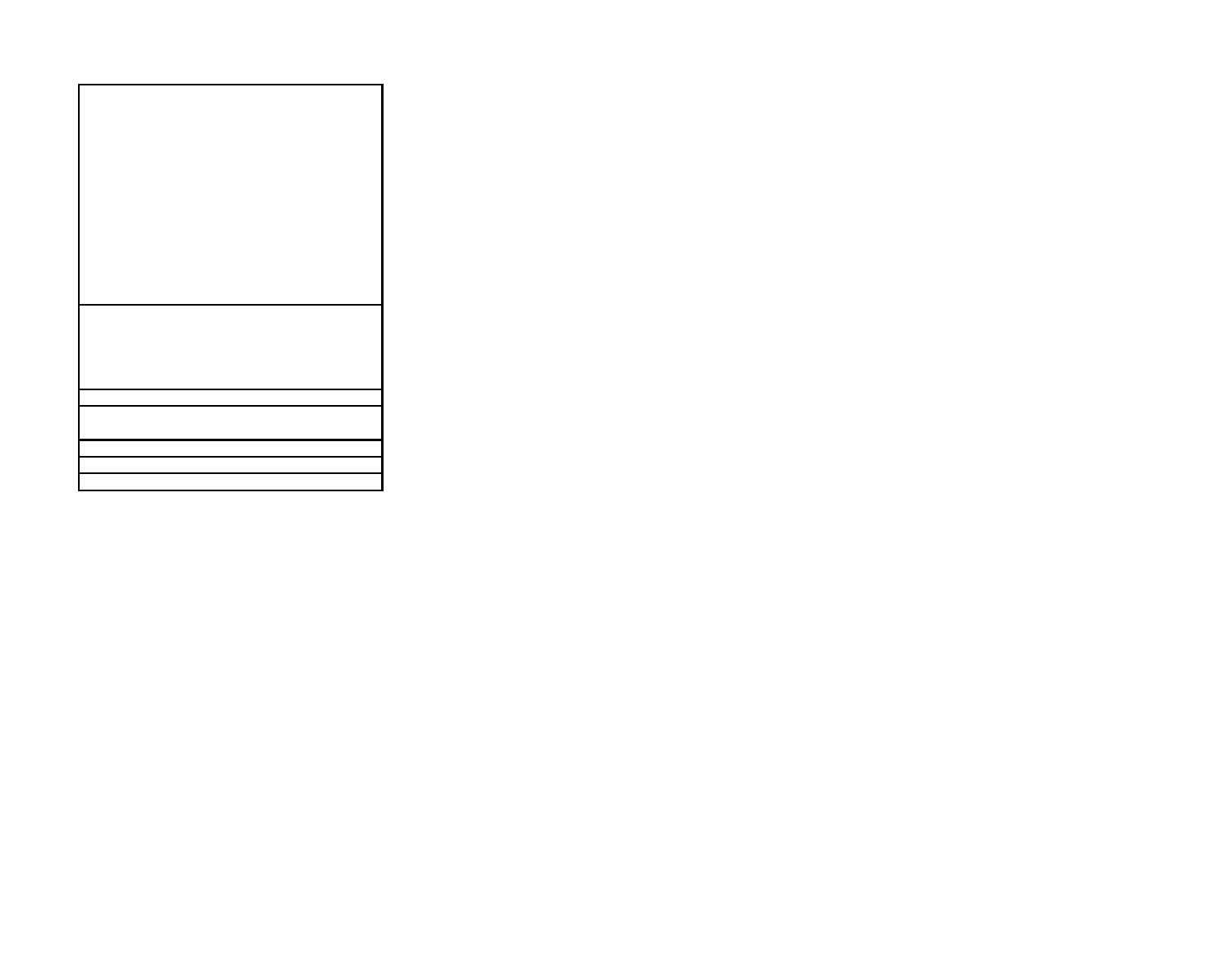## Transition Plan Tracking

| Entity                   | <b>Location of Transition Plan</b>      | Description/Notes                    |
|--------------------------|-----------------------------------------|--------------------------------------|
| <b>NYSDOT</b>            | https://www.dot.ny.gov/programs/ada     | Completed.                           |
|                          | management/ada-transition-plan          |                                      |
| <b>CDTA</b>              |                                         | Not responsible for public rights    |
|                          |                                         | of way.                              |
| <b>Albany County</b>     | http://www.albanycounty.com/Librarie    | <b>Updated transition plan</b>       |
|                          | s/Human Resources/Title VI Plan 201     | outlining steps to be undertaken.    |
|                          | 60915.sflb.ashx                         |                                      |
| Albany City              | http://www.albanyny.gov/Government      | Complaint Form, Grievance            |
|                          | /Departments/HumanResources/Disabi      | Procedure, Notice online. Created    |
|                          | lityAccess.aspx                         | ADA Advisory Committee to            |
|                          |                                         | ensure communication with            |
|                          |                                         | stakeholders of the disabled         |
|                          |                                         | community. Working on                |
|                          |                                         | transition plan.                     |
| Bethlehem                | http://www.townofbethlehem.org/799      | Adopted Transition Plan 5-2018,      |
|                          | /ADA-Transition-Plan                    | includes inventory                   |
| Cohoes                   | Asset Mgmt Plan:                        | Complete Streets section in code     |
|                          | http://www.ci.cohoes.ny.us/Cit-e-       | says will do within 5 years. Has     |
|                          | Access/towncouncil/?tid=34&tpid=635     | pavement conditions. Hired firm      |
|                          | 6∣=36467&view=A                         | to do asset mgmt. plan               |
| <b>Clifton Park</b>      | http://www.cliftonpark.org/index.php/   | Title VI Plan adopted July 2017.     |
|                          | document-center/employment-             | Reference ADA Transition Plan;       |
|                          | information/1965-clifton-park-title-vi- | specifies list of noncompliant       |
|                          | plan/file                               | sidewalks and facilities will be     |
|                          |                                         | generated within 1 year. Has         |
|                          |                                         | condition inventory of               |
|                          |                                         | crosswalks.                          |
| East Greenbush           | https://www.eastgreenbush.org/applic    | <b>Transition Plan adopted May</b>   |
|                          | ation/files/7915/2692/9334/Title_VI_-   | 2018, condition inventory to be      |
|                          | ADA_Transition_Plan.pdf                 | done by November 2018.               |
| Malta                    | https://www.malta-                      | Inventory not done, but outdoor      |
|                          | town.org/DocumentCenter/View/1100       | items scheduled for completion       |
|                          | /ADATranPlan-Final-Revisions            | before 2018 winter.                  |
| Mechanicville            | Grievance                               | Has Grievance Procedure. Spring      |
|                          | Procedure: http://www.mechanicville.c   | 2019 installed a number of curb      |
|                          | om/DocumentCenter/View/856              | ramps. 2019, have been citing        |
|                          |                                         | property owners for deteriorated     |
|                          |                                         | sidewalks. City will remove old      |
|                          |                                         | sidewalk; property owner             |
|                          |                                         | replaces. Or City will replace and   |
|                          |                                         | add to taxes.                        |
| <b>Rensselaer County</b> |                                         | Has draft inventory and              |
|                          |                                         | <b>Transition Plan that includes</b> |
|                          |                                         | pedestrian infrastructure.           |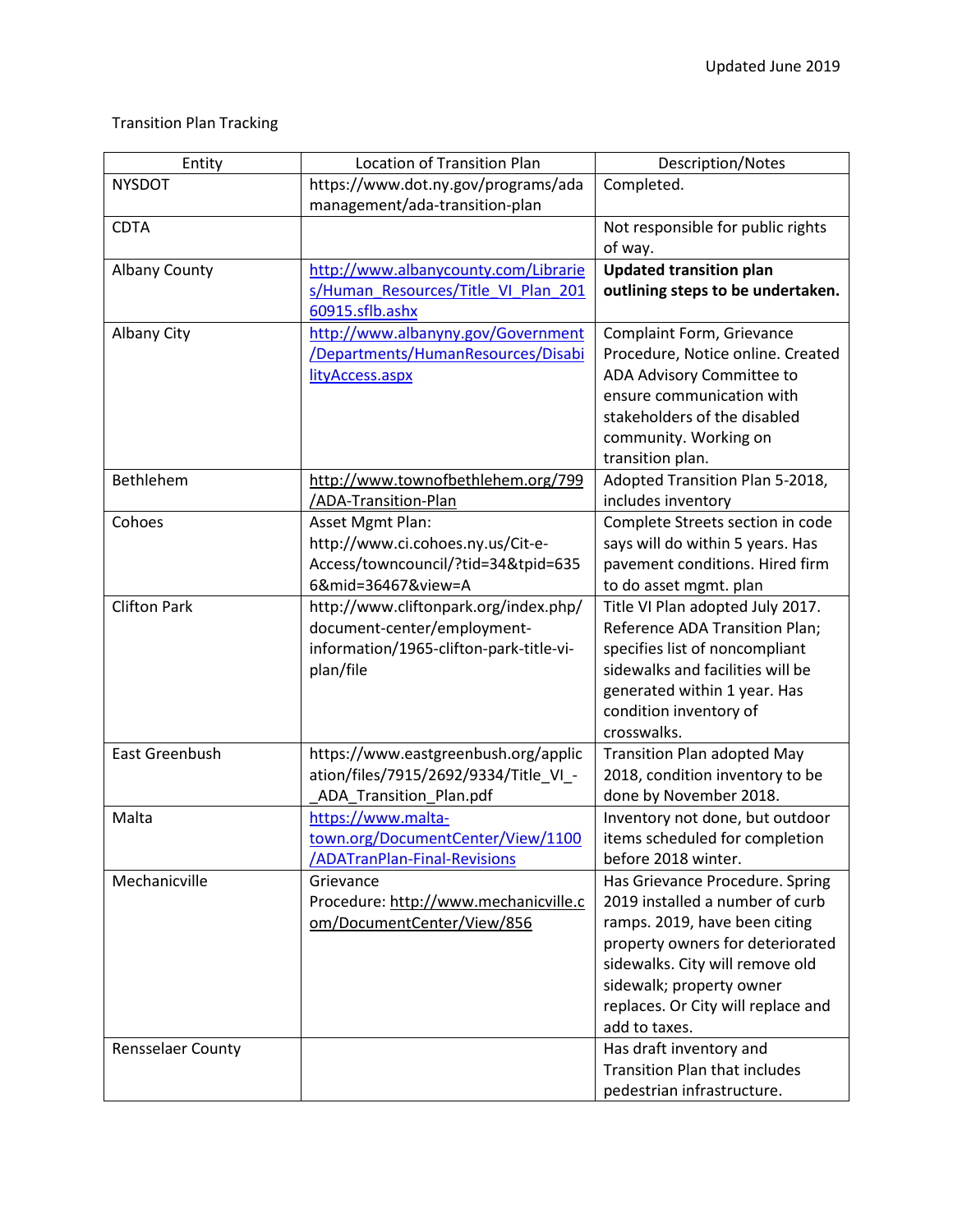| <b>Rensselaer City</b>    | http://rensselaerny.gov/TitleVIPlanNYS<br>DOT2.pdf                                                                                                                                                                                 | <b>Transition Plan adopted;</b><br>inventory to be completed by<br>end 2017.                                                                                                                      |
|---------------------------|------------------------------------------------------------------------------------------------------------------------------------------------------------------------------------------------------------------------------------|---------------------------------------------------------------------------------------------------------------------------------------------------------------------------------------------------|
| Troy                      | http://www.troyny.gov/mayor-<br>madden-announces-appointment-of-<br>city-ada-coordinator/                                                                                                                                          | No plan but has coordinator                                                                                                                                                                       |
| Saratoga County           | http://www.saratogacountyny.gov/wp/<br>wp-content/uploads/2013/08/ADA-<br>Transition-Plan-2015-Final.pdf;<br>https://www.saratogacountyny.gov/wp<br>/wp-content/uploads/2017/02/Chap .-<br>1-Sec.-P-Title-VI-Plan-rev.-4-16-19.pdf | Has inventory, notes if compliant<br>or not (no rating) and says will fix<br>all within 5 years of 1/2016                                                                                         |
| Saratoga Springs          | http://www.saratoga-<br>springs.org/2235/Americans-With-<br>Disabilities-Act                                                                                                                                                       | Transition Plan Phase I adopted<br>12-2017, 2016<br>Adopted Notice, Resolution, Grie<br>vance Procedures, and<br>Coordinator                                                                      |
| <b>Schenectady County</b> |                                                                                                                                                                                                                                    | <b>Communicated with Towns,</b><br>Villages, City - they are<br>responsible for sidewalks on<br>County roads, except for bridges.<br><b>Bridge sidewalk condition rating</b><br>soon (June 2019). |
| <b>Schenectady City</b>   | http://www.cityofschenectady.com/50<br>4/Title-VI-Policy                                                                                                                                                                           | Has plan but no condition<br>inventory                                                                                                                                                            |

Bold = updated this month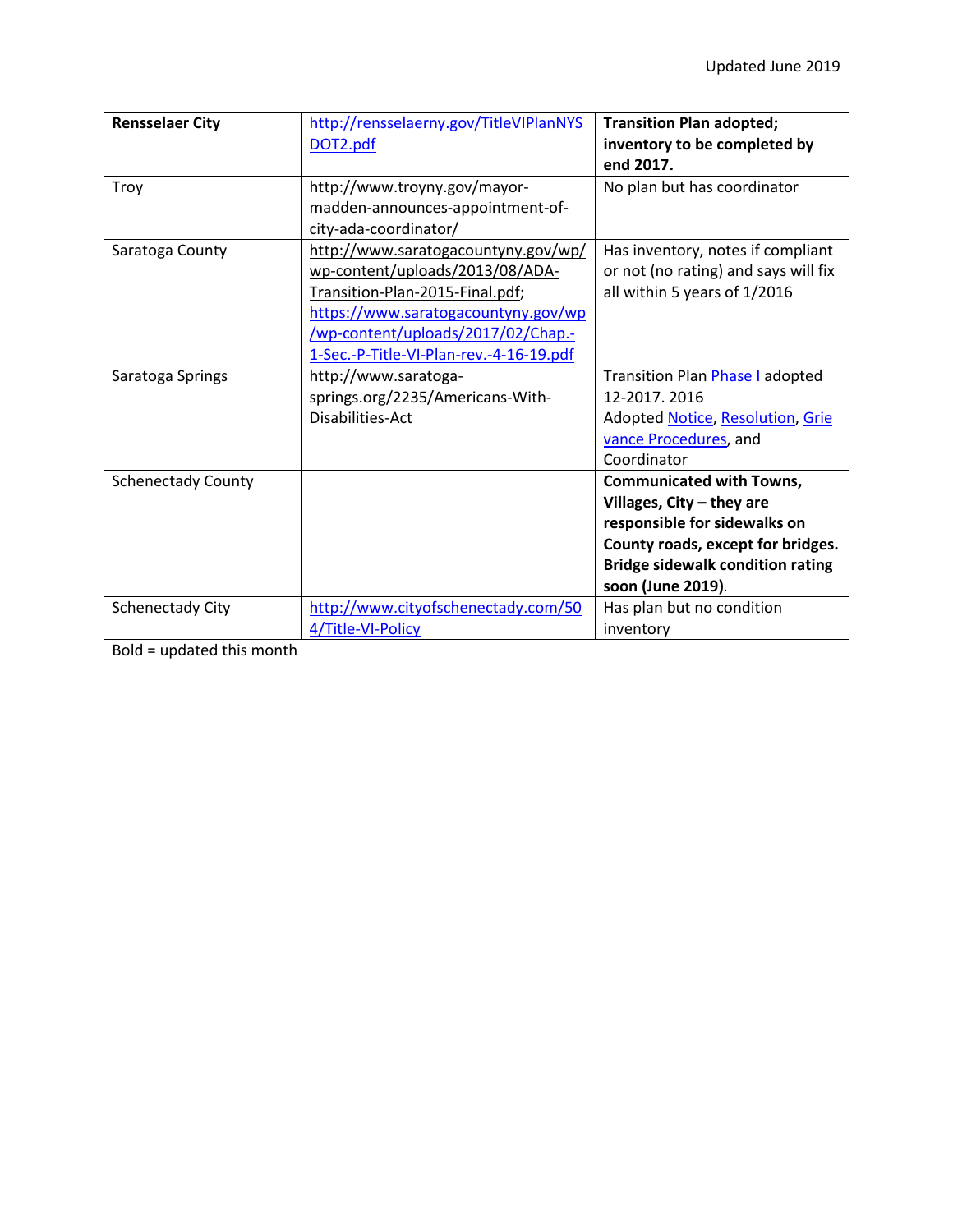# **Cities must do more to clear sidewalks**



Sara Foss THINKING IT THROUGH

On one of my recent strolls around town, I found myself crossing the street to avoid an ice-covered sidewalk, then recrossing it when I encountered another slick stretch of walkway.

If you live in a Capital Region city, you're probably familiar with what I'm talking about.

Ice- and snow-covered sidewalks are a significant problem this time of year, forcing pedestrians to seek out safer surfaces or risk breaking their necks.

As long as I've lived here, I've heard people complain about the condition of the sidewalks in the winter and listened to city leaders talk about what might be done to improve the situation.

But I can't say that I've seen any real improvement in the condition of the sidewalks, and as long as the responsibility for clearing them is left to property owners, I doubt I ever will.

There's only one way to ensure that city sidewalks are safe for pedestrians to walk on, and that's to make clearing them a government responsibility.

A crazy idea?

Well, I grew up in communities where clearing sidewalks was a government responsibility, so it doesn't sound especially crazy to me.

But these were small, rural towns that lacked the extensive sidewalk systems you find in upstate cities. Is clearing the sidewalks something upstate cities can realistically do? Or is it only viable in smaller communities where there isn't as much to clear?

A partial answer can be found in a recent post on the website Streetsblog USA, which discusses how to make it easier to walk, bike and use mass transit.

The post, titled "More Cities Are Taking Responsibility For Clearing Sidewalks of Snow," was music to my ears.

It suggests that more cities are beginning to regard sidewalk clearing as an important quality-of-life issue, and highlights the strides made in a handful of cities around the country, including Rochester and Syracuse.

In Rochester, clearing ice and snow from sidewalks is the property owner's responsibility, but the city provides what it describes as a supplemental service: When it snows 4 inches or more, the city will plow sidewalks.

In January, Syracuse adopted a new sidewalk snow-removal plan that entails clearing snow from heavily trafficked pedestrian routes through the city when there's 3 inches of snow, about 40 miles.

One of the cities Streetsblog USA holds up as a model for clearing snow from sidewalks is Burlington, Vermont.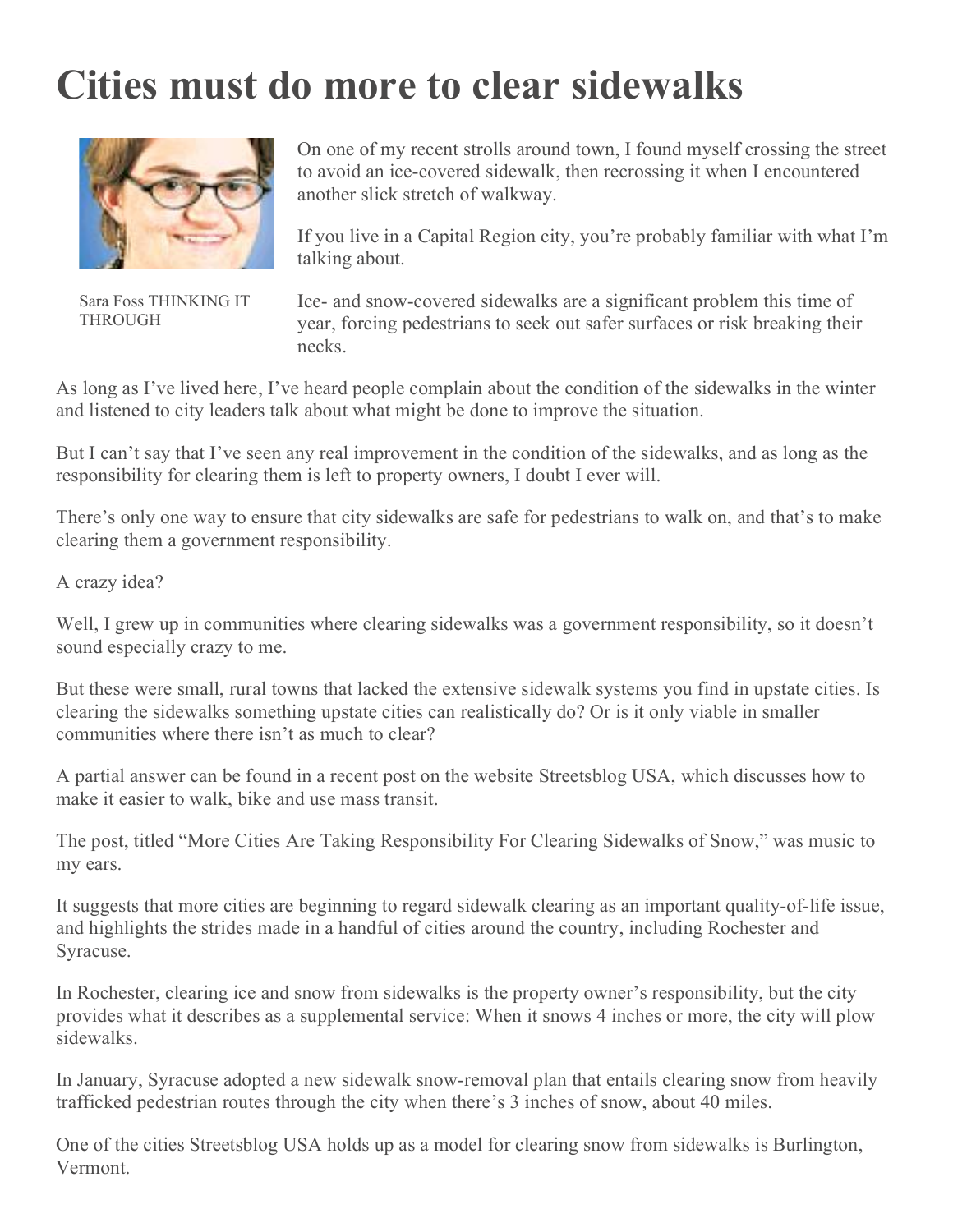Burlington clears all city sidewalks using city equipment and staff. But it prioritizes clearing roads, so it can take up to 48 hours to clear sidewalks.

If there's any takeaway, it's that there are a lot of different ways to approach sidewalk clearing, but seeing it as a public good is a good first step to coming up with better policy.

And better policies are needed.

I've seen how the Capital Region approaches clearing snow from sidewalks and I'm not impressed.

It's time for a new approach — one focused on making our cities just a little more livable during the cold winter months.

*Reach Gazette columnist Sara Foss at sfoss@dailygazette.net. Opinions expressed here are her own and not necessarily the newspaper's.*